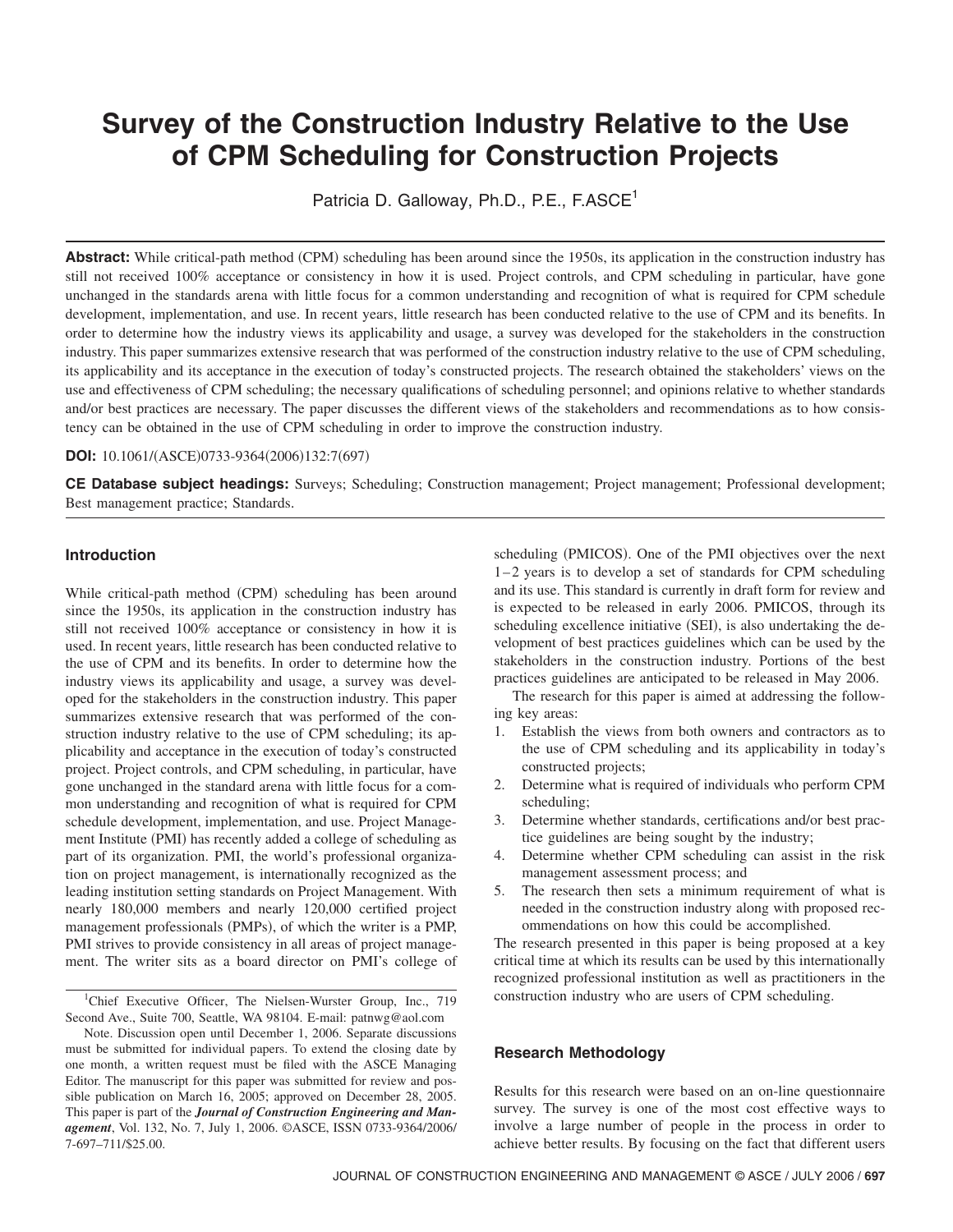

of CPM scheduling will both use and perceive its benefits differently, in addition to the overall general questions, specific questions applicable to both owners and contractors were developed.

While the construction industry remains one of the largest industries in the United States, statistics on the number of individuals performing CPM scheduling has not been tracked. The U.S. Department of Labor, Bureau of Labor Statistics (BLS) records information on the construction industry for top management, construction managers, management professionals, and related occupations and cost estimators. However, the BLS does not distinguish schedulers. Thus, in order to survey the most likely users of CPM scheduling, the writer called the Construction Management Association of America (CMAA), the American General Contractors (AGC), Engineering News Record (ENR), PMICOS, Construction Users Roundtable (CURT), the Association for the Advancement of Cost Engineering International's (AACEI), National Planning and Scheduling Committee, and the Construction Institute (CI) of the American Society of Civil Engineers (ASCE) to request assistance in having their members respond to the survey. All organizations agreed to participate. ENR indicated that they would sell a list of the top 400 international contractors, which the writer purchased.

It was determined by the writer that the largest response would be received if those taking the survey could do so via an on-line based survey. An agreement was secured with the leading professional societies serving the construction industry noted above to send an e-mail to its members notifying its members of the online survey. As the professional societies would not make their respective membership lists available, the total number of potential respondents is not known. Personal calls were made to the ENR companies to gain the information regarding the name and address of the corporate project controls manager for the company. A hard copy of the survey was sent to the project controls manager of these contractors.

In searching for prior studies on the use of CPM scheduling, the writer obtained a prior study performed by Andrew Kelleher as part of his Masters of Science in Civil Engineering at Virginia Polytechnic Institute presented to the department in 2004 (Kelleher 2004). In addition to Kelleher's study, only two previous studies of ENR top 400 contractors' use of CPM have been per-

formed, one by Edward Davis in 1974 and the other by Amir Tavakoli and Roger Riachi in 1990. Kelleher discussed other studies regarding CPM that have been undertaken, however, most of these studies were done in the 1960s and 1970s Kelleher 2004). Little research has been done in recent years. Kelleher noted that he limited his own study to the ENR 400 top contractors since "...the top 400 contractors are more likely to be users of CPM than a sole proprietor or other small company" Kelleher 2004). Out of 400 contractors surveyed, Kelleher received responses from 65 companies.

Recognizing the need for the survey to be representative of the construction industry, the writer monitored the responses being received weekly and determined that the majority of ENR's top 20 international contractors had responded, as well as major owner companies, government agencies, and construction managers, thus reflecting largest users of CPM scheduling in the construction industry.

The on-line survey was open for a period of 6 months. A total of 430 responses were received composed of approximately 41% owners (private and government), 31% contractors, 19% engineers, and 19% construction managers. The remaining respondents were from universities and consultants serving the construction industry. Fig. 1 shows the positions held of those responding to the survey. The industry survey centered on the following subjects:

- Contract requirements for CPM scheduling;
- Requirements for schedule updates versus schedule revisions;
- Resource and cost loading requirements and usage;
- Computerized software required and used;
- Scheduling techniques employed;
- Applications and primary use of CPM scheduling;
- Management decision making based on CPM schedules;
- Advantages and disadvantages of CPM scheduling;
- Success of CPM scheduling usage;
- Personnel qualifications for schedulers;
- Knowledge regarding professional organizations supporting CPM scheduling;
- Opinions relative to CPM scheduling standards and best practices;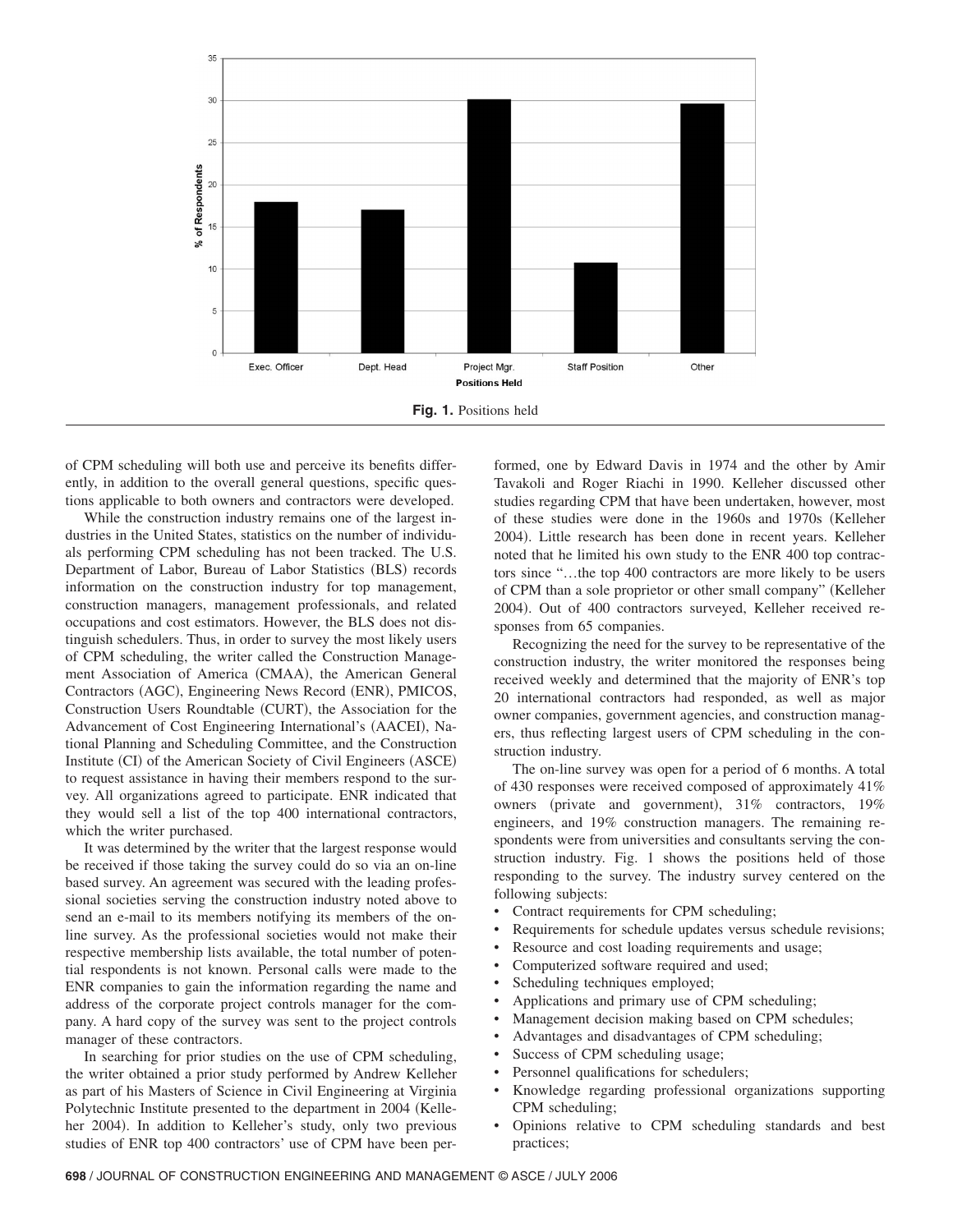

- Opinions relative to university curriculums for the study of CPM scheduling;
- Use of CPM scheduling in risk management; and
- Use of CPM schedules in claims avoidance and claims preparation.

The data analysis for the results included calculating the overall percentage of each question of the responding companies. A statistical analysis of the respondents was not possible as the survey was voluntary. Since the survey was voluntary, it was not possible to say the results represented the entire construction industry with a certain confidence level. A confidence level calculation is not valid for a voluntary survey because underlying factors could exist as to why these companies chose to respond and others did not. Since a confidence level could not be obtained, the writer did request information on company size (Fig. 2), type of construction (Fig. 3), and annual construction budget/revenue (Fig. 4) for

assurance that there was a wide representation throughout the construction industry.

### **Industry Survey**

While CPM scheduling has been around since the 1950s and is assumed to be a basic project control tool that is commonly used on all construction projects, the results of the industry survey demonstrate that CPM scheduling is still not a mandatory requirement nor is it a project control tool which has gained the trust of the industry. Based upon the results of the prior research performed on the course curriculums of the universities, it was not surprising to see some of the responses from industry relative to CPM scheduling.



**Fig. 3.** Primary industry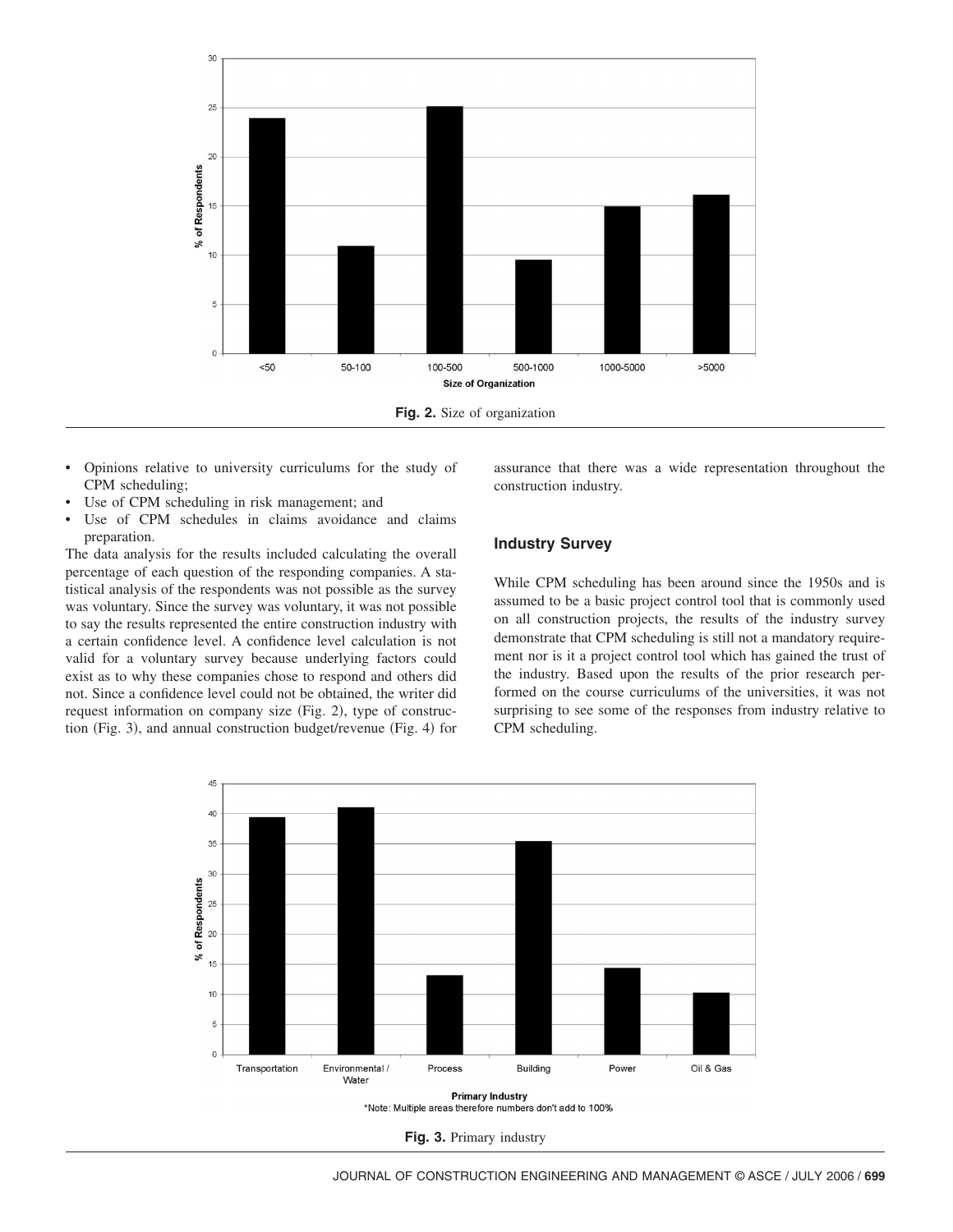

## **Owner Specification Requirements for CPM**

Of the owners that responded, only 47.6% indicated that CPM scheduling is always required on their projects. Of those requiring CPM scheduling, 72.5% do specify CPM scheduling in their contracts, but only 55.9% require a baseline schedule. Owners were split on whether the CPM specification in their contracts was a standard specification or was customized for a particular project. Over 64% of the owners indicated that they used Primavera as their specified software with only just over 20% requiring MS Project. Other software mentioned included:

- OPLAN;
- MS Excel;
- Government Proprietary software;
- CBCM; and
- CA Super Project.

While almost 46% of the owners indicated that they require precedence diagramming methods, 14% indicated that they still require arrow diagramming CPM scheduling. In addition, owners indicated the preference for using other scheduling techniques including: almost 50% indicated their preference for bar charts or some form thereof; 27% indicating that they use PERT; 4% indicated requirements for 4D Planning; and another 20% required either Line of Balance (LOB) or Linear Balance Charts (vertical production methods) in their specifications.

Relative to the CPM specification requirements, nearly all respondents indicated that schedule updates were required and over 84% required schedule revisions; however, only 68% indicated that they distinguished between an update and a revision. Updates were deemed to be necessary on a monthly basis submitted in electronic format in over  $2/3$  of those responding. Almost  $50\%$ also indicated that they limited activity durations and nearly 65% indicated that they required activity coding. While the majority of the owners responding indicated that activity durations and coding was important, the owners were split as to whether resource loading was a specification requirement. Over 70% were primarily concerned with manpower loading on activity, while only 50% of the owners required cost loading or trade breakdown. A few owners also noted that they required resource loading for

major equipment only, critical items, quantities or that "...resource loading is not defined, it is just required."

## **Owner's Viewpoints on CPM Scheduling**

#### *Schedule Revisions*

Owners have a variety of reasons that they specify revisions in their specifications. The largest response as to why a schedule revision was required was equally shared (72%) between:

- Project behind schedule; and
- Change orders.

The next major reason cited was critical path changes  $(56\%)$ . Other reasons noted by owners for requiring schedule revisions included:

- Resource changes for either manpower or equipment;
- Logic changes/duration changes/or contractor sequence changes;
- When requested by the owner; and
- When time extensions are approved.

#### *Advantages*

The owner respondents were vocal as to specific applications and why they liked or disliked specific scheduling techniques and why CPM may not be the most appropriate application for the type of project being constructed. Owners that preferred merely bar charts explained their response in that they were easy to understand, they can provide near-term look aheads, and are more appropriate on smaller projects as budgets do not allow the cost of CPM scheduling and/or the managers do not have the necessary training in order to review and monitor CPM schedules. Those owners indicating the use of linear scheduling and LOB indicated that CPM scheduling was not appropriate as the projects were linear in nature (highway and/or pipeline projects in particular) and linear scheduling was more accurate relative to measuring progress and specifically, production rates. Four-dimensional (4D) modeling was discussed as primarily being used before the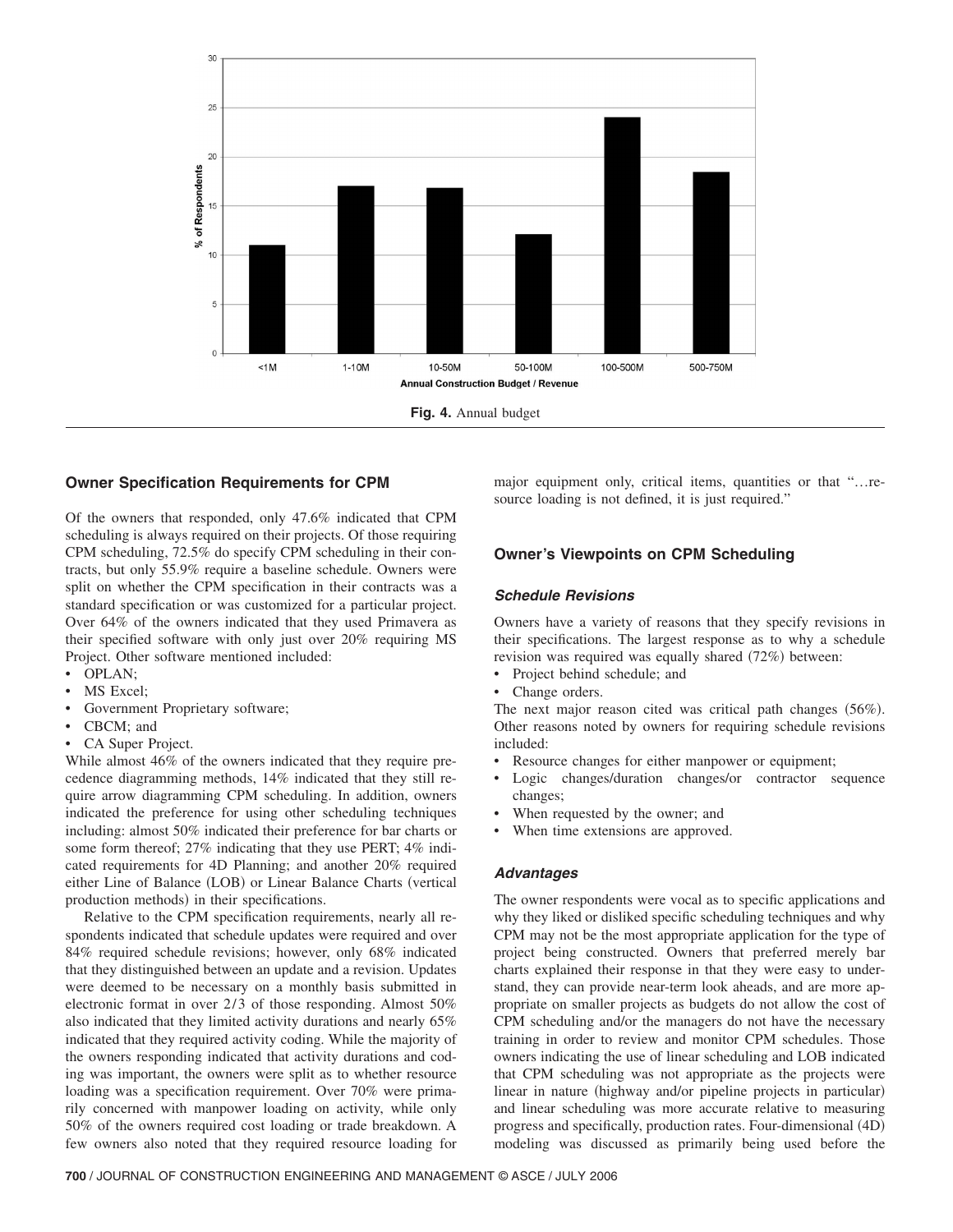

**Fig. 5.** Primary reasons by contractors for using CPM

project was executed in determining the best schedule alternatives for a specific project before it starts as well as optimizing communication, planning, and visualizing the project. CPM scheduling was indicated as being advantageous in that "what if" scenarios could be performed when submitted in electronic format to determine impacts on changes and delays to the project. CPM also allowed summarization into a bar chart format for ease of understanding by management.

### *Disadvantages*

The two main disadvantages noted by owners in the use of CPM scheduling were:

- 1. The construction managers and project managers do not use the software enough to be knowledgeable in its use and what it is portraying; and
- 2. The contractor is more informed about CPM and can more easily manipulate the schedule and use it for claims.

Owners felt that CPM was overkill for small projects with little cost justification. Owners were also concerned as while their preference was to use Primavera as the required software specified, that their experience was that many contractors still use MS Project which has limitations and does not allow the owner to perform the monitoring that it desires throughout project execution. For those owners using linear scheduling techniques, their primary concern was that few contractors understood this scheduling technique and that it was not well known in the industry.

## **Contractor's Viewpoints on CPM Scheduling**

#### *Contract Specifications*

Over 50% of the contractors responding noted that they now find that their contracts require CPM scheduling. If CPM scheduling is not required, nearly 67% indicate that they still prepare a CPM for purposes of planning and monitoring their work. While the results did not determine whether Primavera was primarily used as a result of being a contract requirement, despite the responses received from the owners on the perception of software usage by contractors, nearly 65% indicated that they prefer to use Primavera software, with only 22% indicating they prefer MS Project. With respect to resource loading requirements, the contractor respondents were split relative to whether they found resource loading useful. Forty percent of those responding did not believe either manpower or cost loading was useful while 30% did believe resource loading was useful and 15% did not have an opinion one way or another. The remaining respondents commented that it was considered "extra work," or depended on the specific project. Other comments made centered around lump sum contracting where it was noted it was not necessary in the respondent's opinion to track manpower or costs per activity.

#### *Use of CPM*

The primary reasons noted by contractors for using CPM scheduling (Fig. 5) included the following:

- Periodic control of work after start of construction (85%);
- Developing look-ahead schedules (85%);
- Coordination of subcontractors  $(82.1\%)$ ;
- Detailed planning of work prior to construction (78.1%);
- Schedule impact, claims analysis and tracking of changes  $(75%);$
- Coordination of own trades (59%);
- Estimating and bidding (44%);
- Tracking shop drawings and submittals (39%);
- Calculating payment requests for work performed (31%);
- Design development (28%);
- Operation and maintenance of projects  $(22\%)$ ;
- Tracking costs (18%); and
- Materials planning (less than 3%).

Over 80% of those contractors responding indicated that they rely on their CPM schedules for making decisions on the project execution. In response to a question on whether the contractor maintains a separate schedule to monitor the work in addition to the contract specified schedule, 28% indicated that they did and 52% indicated that they did not. The remaining respondents indicated that they would prepare a separate schedule based on the following: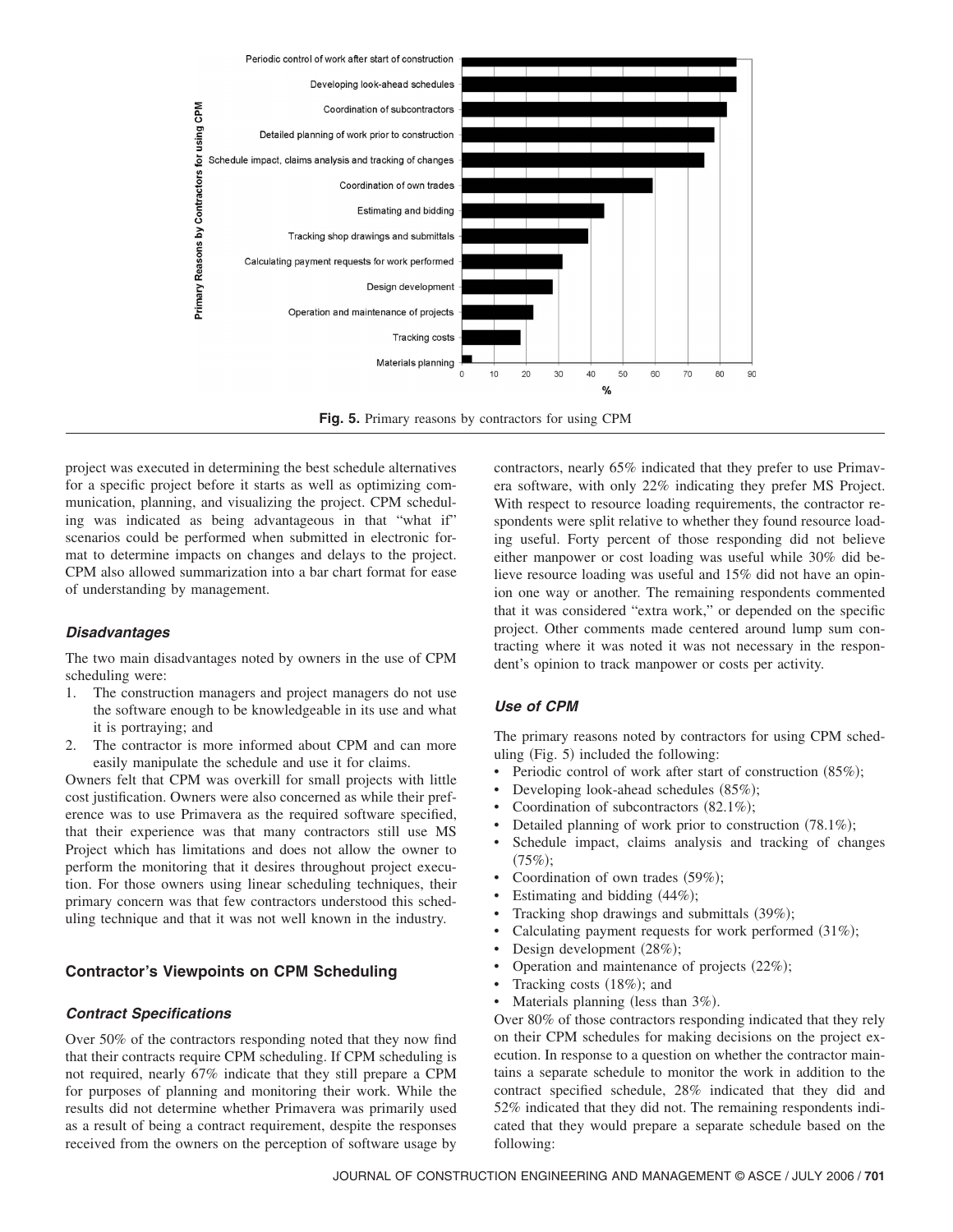

**Fig. 6.** Contractor noted advantages of using CPM scheduling

- 1. The need to prepare 4-week rolling for their own forces;
- 2. The specific project;
- 3. The need for a target schedule to provide better control;
- 4. When they are a subcontractor and the general contractor's schedule is not representative of the subcontractor's work;
- 5. Whether the owner is refusing to recognize delay and grant time extensions;
- 6. The need to review fragments and provide an indication of change impacts; and
- 7. The need to have a more summary level schedule for presentation to management.

### *Advantages*

Over 96% of the contractors responding indicated that they believed that there was an economic benefit to using CPM and over 89% indicated that they have had moderate to high success in achieving various benefits using CPM. The advantages of using CPM scheduling as noted by the contractors (Fig. 6) included:

- Improved planning before work starts (92%);
- Improved scheduling  $(84\%)$ ;
- Improved understanding of the project (83%);
- Improved project control after work starts (80%);
- Improved communications among the workforce (54%);
- Increased control over risk and uncertainty (53%);
- Reduced delays  $(50\%)$ ;
- Minimization of disputes between the contractor and owner  $(46\%);$
- Time savings  $(39\%)$ ;
- Faster response to problems (34%);
- Cost savings  $(30\%)$ ;
- Improved estimating/bidding (28%);
- Helps train future project managers (26%); and
- Positive psychological effect on employees  $(22\%)$ .
- Other comments that were specifically noted by those responding as to the benefits of CPM scheduling included:
- Imparts a sense of control for the management team enabling them to accurately plan ahead;
- Useful tool to discuss issues that could be clearer;
- Gets owners to react more quickly;
- Basis for earn value cost preplanning, cost reporting and time job cost control;
- If owner approved, easier to show delays;
- Easily flags adverse trends against the baseline schedule; and
- Allows ability to do "what if" scenarios.

## *Disadvantages*

Nearly 40% of the contractors indicated that the primary disadvantage to CPM scheduling was logic abuse. As noted previously, this was also a concern of the owners and leads into comments that will follow relative to the need to scheduling standards, best practices, and certification. The other major common areas of concerns relative to CPM scheduling (Fig. 7) included:

- Requires excessive work to be implemented  $(32\%)$ ;
- Requires too much dependency on specialists  $(26\%)$ ; and
- Not responsive to the needs of field personnel  $(21\%)$ .

Other comments noted by contractors relative to the disadvantages of CPM scheduling included:

- 1. Must be kept up to date if it is to be relied upon;
- 2. No one knows how to use it properly;
- 3. Too much interpretation which leads to owner mistrust and misuse;
- 4. Owners attempt to use the CPM schedule against the contractor instead of working with the contractor to resolve delays and impacts;
- 5. Not understood by laborers or superintendents;
- 6. Requires users trained in CPM scheduling;
- 7. P3 graphics are difficult to read; and
- 8. P3 software has become so sophisticated it requires skilled specialists to use the program.

# **CPM Scheduling Personnel**

The industry surveyed all the stakeholders relative to the skills and qualifications of their respective personnel that develop and use CPM scheduling on construction projects. The industry is almost equally divided on whether the organization employs an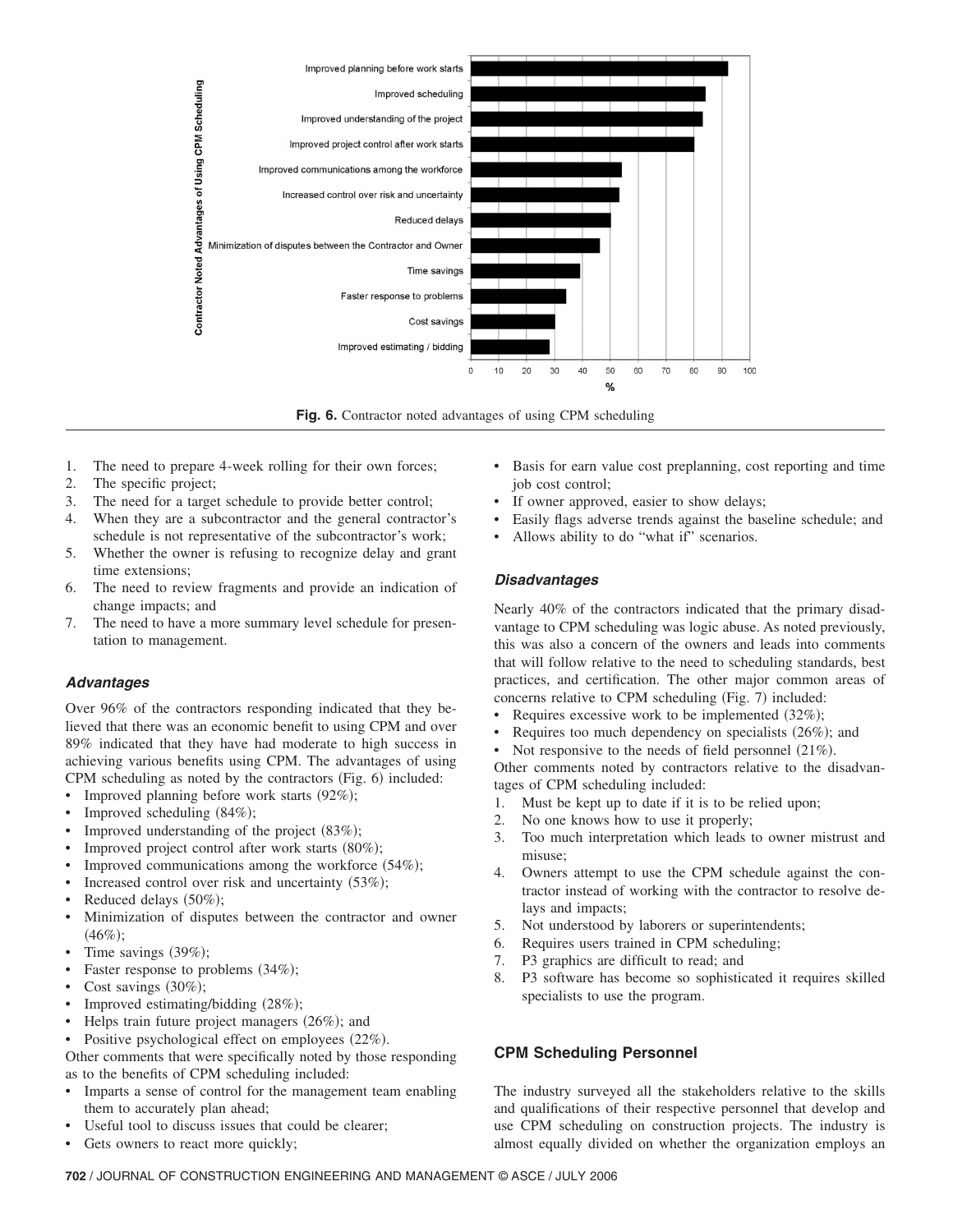

**Fig. 7.** Contractor noted disadvantages of using CPM scheduling

overall manager for planning and scheduling with 59% indicating that they did not and the other 41% indicating that they did. However, this percentage switched slightly with respect to specific projects, with 57% of the respondents indicating that they did employ a person solely dedicated to this effort, while 43% indicated that they did not. Of those employing a dedicated scheduler, 84% responded that this individual is expected to perform other tasks in addition to CPM scheduling. 67% indicated that their scheduling is performed by in-house personnel, while only 7% indicated that they used outside consultants solely and the remainder indicated a combination of in-house and consultants. Most interestingly, when it came to the desired background of the personnel performing planning and scheduling, nearly 56% indicated that they preferred someone with an engineering background and 44% indicated that they desired someone with project management background. Some respondents also commented that

it may vary project to project and that site experience and/or a certification might be preferred in addition to the backgrounds noted above. Relative to the specific credentials of the scheduler, the following credentials were noted as preferred for someone performing CPM scheduling (Fig. 8):

- On-job training  $(41\%)$ ;
- Undergraduate engineering degree (39%);
- Scheduling training/coursework (36%);
- No credentials needed  $(14\%)$ ;
- Undergraduate degree in construction management (13%);
- Graduate degree (10%); and

• Graduate degree in construction management  $(5\%)$ .

Respondents also commented that the following credentials would also be desirable:

- Masters degrees;
- Professional engineering license;



**Fig. 8.** Scheduler preferred credentials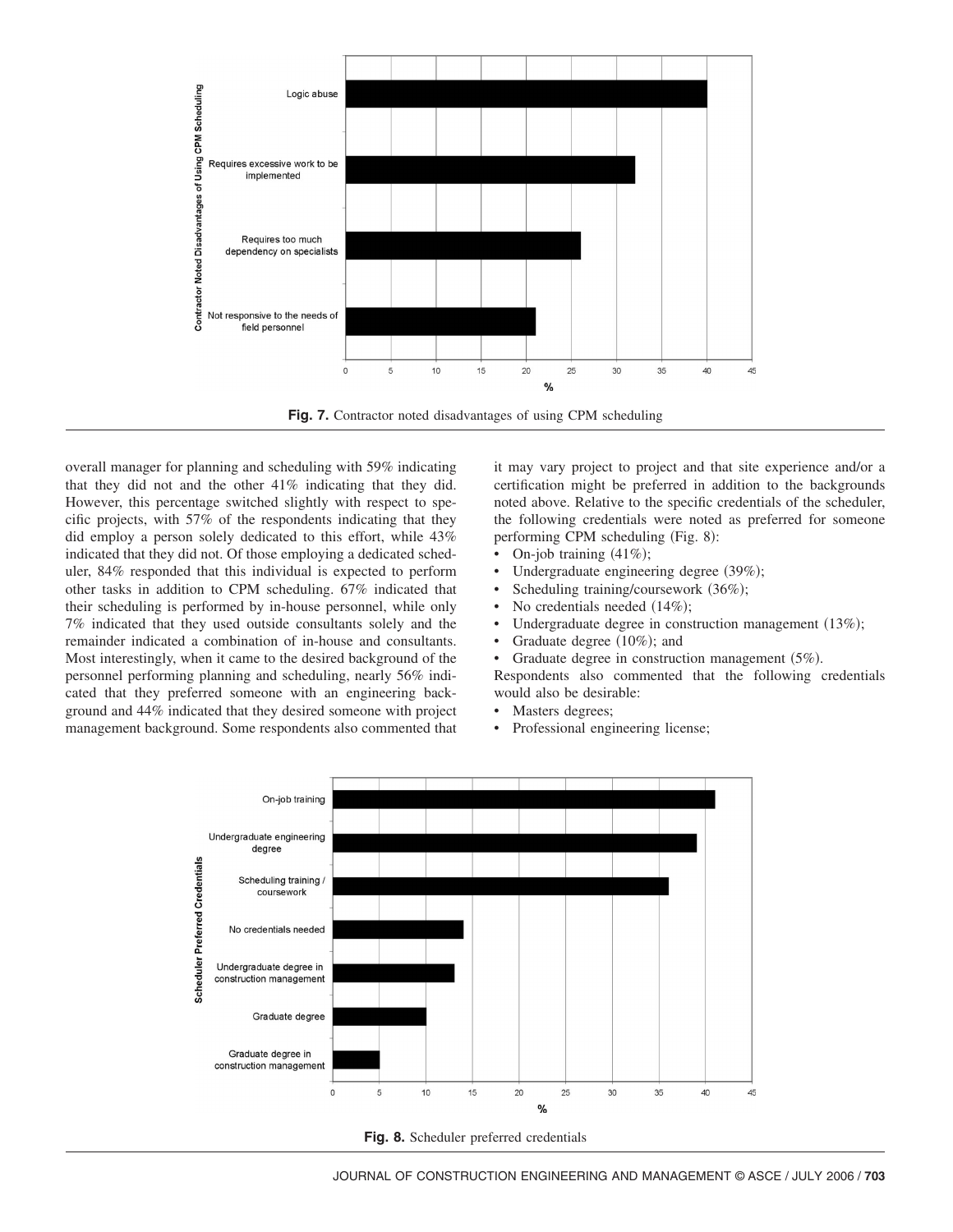

- 5 years experience on comparable projects;
- Prior experience;
- Certification such as PMP, certified cost engineer (CCE), ICEC certification, or AACEI schedule certification (PSP); and
- Field experience.

## **CPM and CPM Standards**

When asked for the reasons why CPM scheduling was used, over 82% indicated that it was a beneficial planning tool that makes projects more efficient and cost effective. In response to the question that was asked (to check all answers that applied), relative to the reasons why they used CPM scheduling, the following were noted:

- 1. Contract requirement (63%);
- 2. Claims, after the fact  $(53\%)$ ;
- 3. Change management  $(47%)$ ; and
- 4. Other (so noted)
	- a. Anticipated shifts in funding needs;
	- b. Understanding true delay;
	- c. Earned value management;
	- d. Bid evaluation;
	- e. Coordination of multiple construction projects;
	- f. Identification of delay issues;
	- g. Bases for 3-week look-aheads; and
	- h. Assists in getting buy-in from subcontractors.

The primary uses of CPM scheduling were noted by all parties  $(Fig. 9)$  to be:

- Risk Assessment (57%);
- Reduction of claims (55%);
- Projects are more cost efficient (39%);
- To meet a contract requirement (18%);
- Assists in claim presentations  $(10\%)$ ; and
- Assists in completing the project on time  $(10\%)$ .

Those responding also indicated that 66% of their senior management used and relied upon the CPM schedules in making decisions while 25% indicated senior management did not use the schedules and 9% indicated that they did not know.

One of the crying needs cited in the survey was with respect to the need for standards in CPM scheduling. Seventy nine percent indicated that standards should be defined in the area of CPM scheduling. However, there was no consensus as to who should develop these standards with multiple organizations cited and 50% of those responding indicating that they simply did not know. Of the two primary organizations focused on the improvement of the CPM scheduling industry, PMICOS and AACEI, 70% were not familiar with PMICOS and 77% were not familiar with AACEI. However, over 53% indicated that they were familiar with PMI's body of knowledge (PMBOK) although over 89% indicated that they did not train their personnel in the use of PMBOK time management and 92% indicated that they did not attempt to assure that their CPM schedules and processes conformed to the PMBOK time management guidelines. However, while the majority of respondents were not familiar with the time management module of the PMBOK, over 58% indicated that certification of schedulers would improve the industry and a surprising 92% of those responding indicated that best practices guidelines should be developed that could be made available to owners and contractors.

While 78% of those responding indicated that they believed it was important to have a consistent university curriculum for CPM scheduling, only 17% had indicated that they had ever reviewed a university curriculum to see what was being taught at the university level. However, over 55% indicated that the university curriculums should use the PMBOK as a guide to what should be taught with respect to CPM scheduling.

## **Claims Avoidance and Usage of CPM Scheduling**

Over 67% of the survey respondents indicated that the use of CPM scheduling minimized claims on their projects. Over 82% indicated that they used CPM scheduling in claims resolution, and of those responding that they used CPM schedules in their claim resolution, over 85% indicated that they used the existing schedules that were used during the project. Further, over 84% indicated that they believed the use of CPM scheduling was essential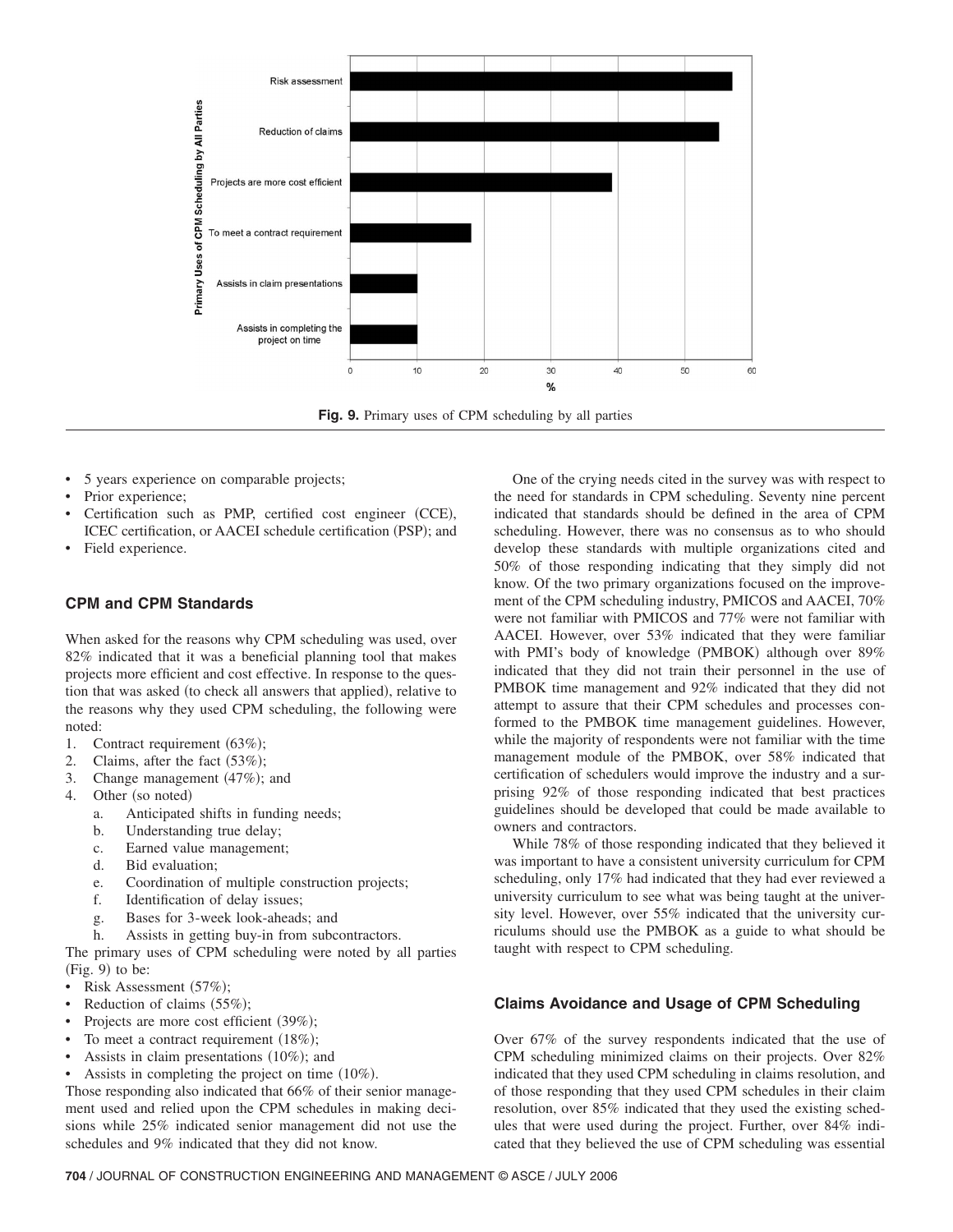



in delay claim resolution. However, the methodologies for CPM delay analyses varied greatly with the following noted as being methods that have been used by respondents (Fig. 10):

- As-built  $(75\%)$ ;
- As-impacted  $(57%)$ ;
- Time impact analysis (53%);
- Contemporaneous  $(22\%)$ ;
- Window analyses  $(20\%);$
- Collapsed as-built (15%); and
- Varied depending on project (9%).

# **Risk Management**

The respondents were almost equally split as to whether they had a company-wide risk management program with 47% indicating

that they did and 53% indicating they did not. Surprisingly, while 41% indicated that they did have a risk management officer, 62% responded that they did not have a project risk management program for their specific projects undertaken. Despite the fact that no specific program was identified, 52% indicated that they now perform project risk assessments with over 83% indicating that they believed risk management assessments saved money on projects as follows (Fig. 11):

- $3-5\%$  (30.5%);
- $6-10\%$  (19.3%);
- $1-2\%$   $(17.9\%);$
- $11-15\%$  (12.6%);
- 0%  $(11.7\%)$ ;
- $16-20\%$  (3.6%); and
- over  $20\%$   $(4.5\%)$ .

Forty six percent of those responding indicated that risk assess-



Fig. 11. Savings obtained by employing risk management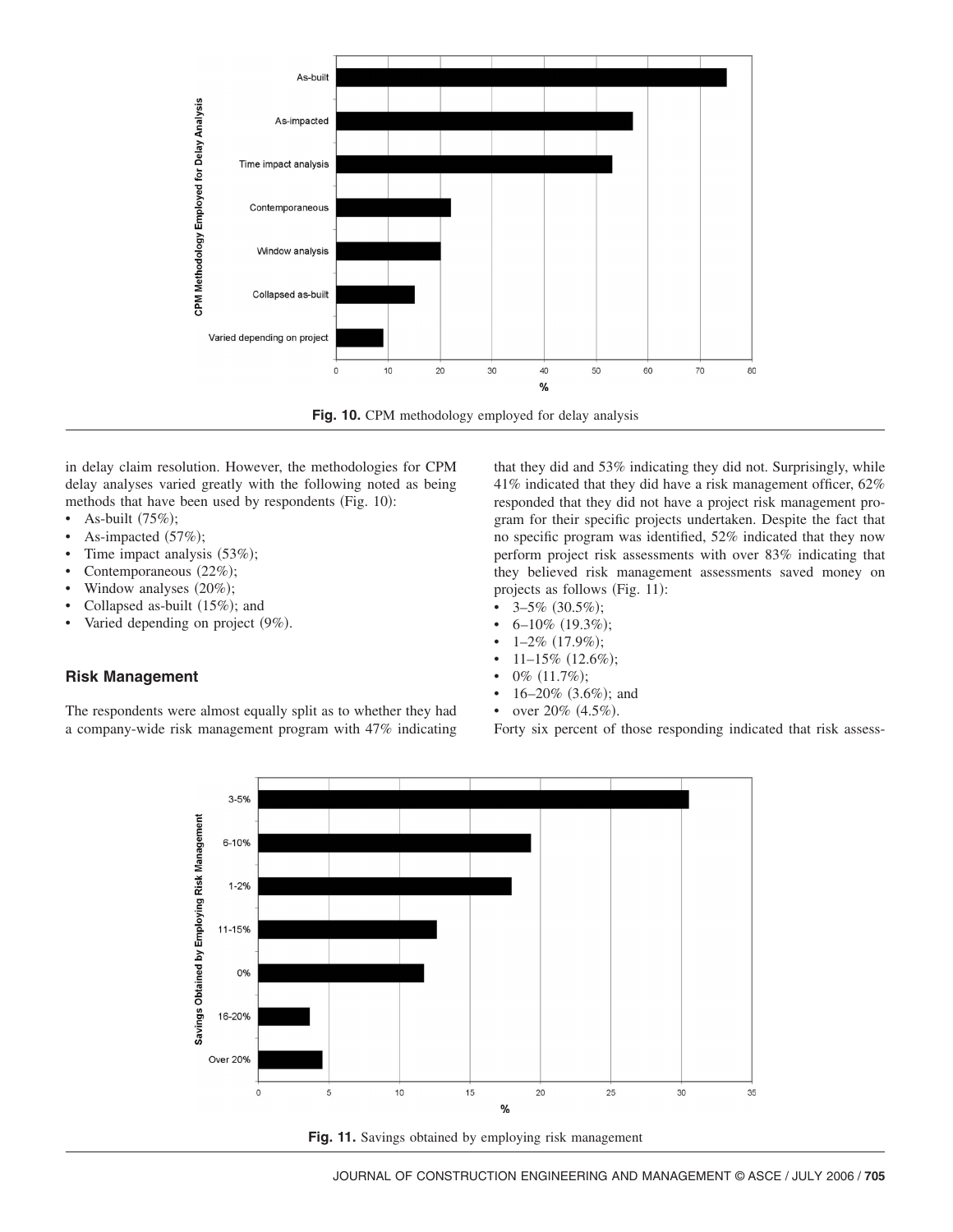ments were performed with in-house personnel, while 31% indicated a combination of in-house project team and other company personnel. Twenty percent indicated the use of a combination of in-house and external personnel as part of the risk management assessment team. Of those performing risk assessments, 75% indicated that they do not use simulation modeling and over 44% indicated periodic risk assessments throughout the life of the project, with quarterly being the preferred time interval  $(34%)$ and 20% indicating a preferred monthly interval.

## **General Observations/Conclusions Drawn from Survey**

As noted above, the survey respondents well represented the construction industry and were reasonably equally divided among owners, contractors, engineers/construction managers, all stakeholders in the project, and parties who have to live with the decisions based on the CPM scheduling information. It was interesting to note that while some differences existed between owners and contractors relative to the reasons CPM scheduling was used and/or its benefits, there were common opinions among all stakeholders relative to the following points:

- 1. CPM scheduling has become a standard project control tool and both owners and contractors use the tool whether it is or is not required by contract.
- 2. While all parties generally felt that CPM scheduling was a good project control tool for monitoring, planning, and executing a project, commonality existed relative to:
	- a. CPM scheduling has become so sophisticated that specialists in CPM scheduling are now required to develop and understand CPM schedules;
	- b. While Primavera software is the number one choice among the stakeholders, it is believed to be complex and difficult to understand, thus increasing the cost to the project; and
	- c. CPM schedules are easily manipulated, especially with respect to logic abuse.
- 3. Of the two organizations which primarily have CPM scheduling as a key focus: PMICOS and AACEI, more than 70% of the respondents had not heard of one of the organizations.
- 4. The majority of those responding indicated that they believed certification of schedulers would improve the industry.
- 5. The majority of those responding indicated that there was an immediate need for standards for CPM scheduling although half of those responding did not know who should develop such standards and the remainder indicated multiple organizations; noting that the organizations should come together to develop common standards.
- 6. Over 92% indicated that they desired to have some sort of best practices guidelines that could be issued to both owners and contractors relative to CPM scheduling.
- 7. The majority of the respondents felt that CPM scheduling was beneficial in risk management applications.
- 8. Most participants agreed that there should be consistency in the university curriculums. However, as noted in research that has been performed of the universities in the United States, Europe, and Asia (Galloway 2006), there is no consistency in the universities as to how CPM scheduling is

taught. By the answers to the industry survey questions, it is apparent that this is a major area requiring reform as CPM scheduling appears to mostly be taught and learned by onthe-job training, thus resulting in nonstandard development, usage, and interpretation of results from CPM schedules.

# **Writer Recommendations Based on Survey Results**

Based on review of the findings of the survey, the writer makes the following recommendations to the construction industry:

- 1. University programs must be reviewed to bring both consistency and relevancy (practicality) into the curriculums in order to better prepare individuals for the construction industry. While universities provide a good base understanding of CPM scheduling, unfortunately the industry still considers the programs to be too theoretical and that on-the-job training and specific courses offered by Primavera are still the only ways to bring an individual up to speed on CPM scheduling.
- 2. The professional organizations (such as AACEI, ASCE, CMAA, AGC, PMICOS, DBIA) need to come together in a collation to address what is required relative to standards for CPM scheduling and to move those standards to the American National Standards Institute (ANSI) standards so as to provide a more trusting atmosphere and basis from which all stakeholders in the construction project can rely with respect to CPM scheduling.
- 3. Certification of schedulers appears to be the wave of the future. AACEI is on the forefront in its certification examination of schedulers. Additional advanced certifications may be warranted relative to those individuals in a managerial role for the oversight and direction of the CPM schedules in either a company or a large capital project.
- 4. Best practice guidelines should be developed sooner than later. Organizations such as PMICOS are already far along in their work relative to best practices guidelines using expert resources from all areas of the construction industry including owners (private and public), contractors, construction managers, engineers, and consultants to the construction industry who have had to defend analyses based on CPM schedules used during the constructed project.

Until the above four reform areas are addressed and implemented, the industry will continue to have its doubts over the use of CPM scheduling and that continued misuse, abuse, and multiple interpretations of the data will continue, thus reducing the benefits so noted by the stakeholders of reducing the cost, increasing efficiency, and reducing claims of the constructed project.

### **Acknowledgments**

The writer would like to thank all the organizations that participated in this study and the information that they provided. The writer also wishes to thank Brook Maples for her assistance in designing the on-line survey and transmitting the results to the writer for the research and analysis of the data for development of this paper by the writer.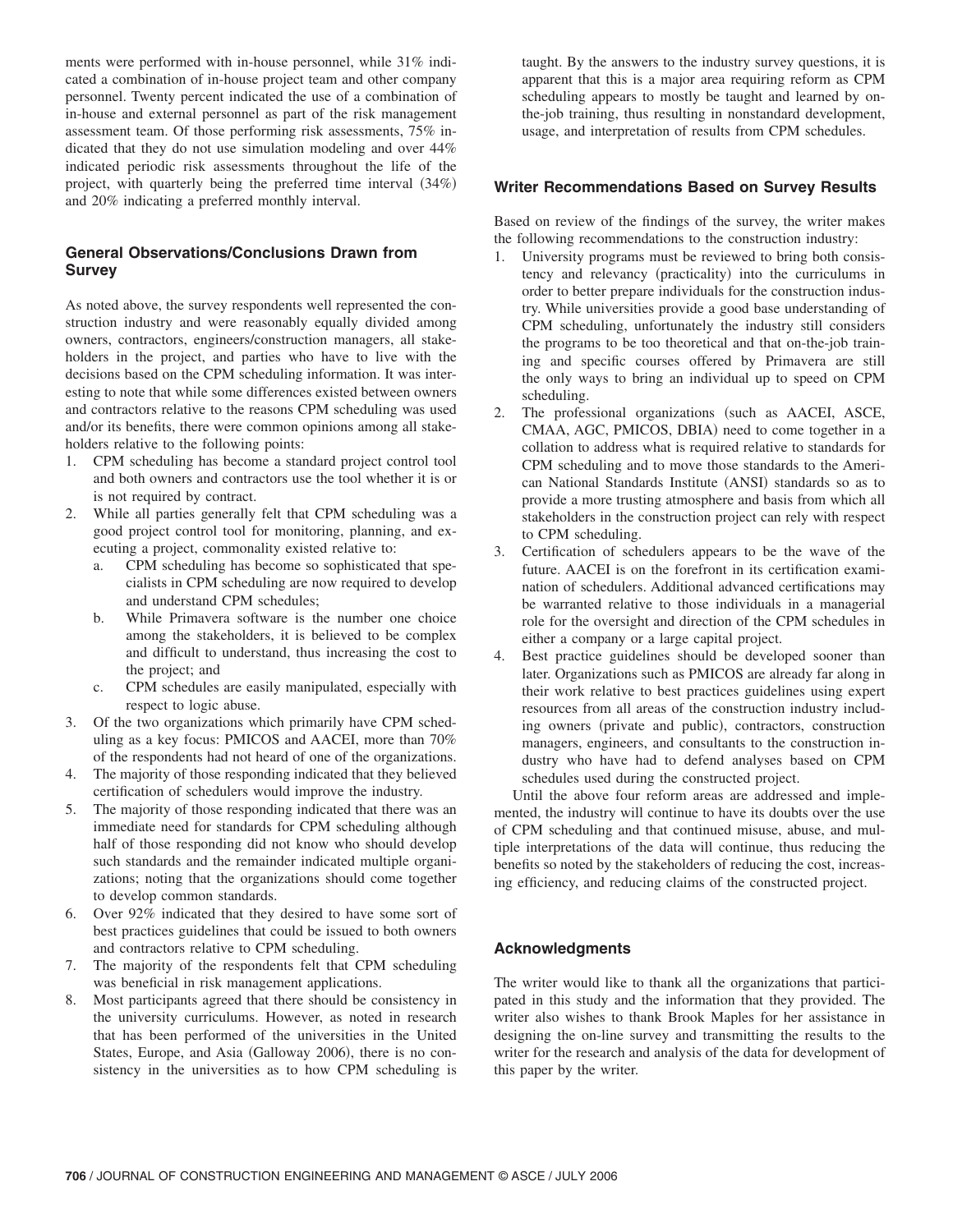# **Appendix I. Survey Questions and Results Thereof**

| APPENDIX A: SURVEY QUESTIONS AND RESULTS THEREOF                                                                                                                                   | 3. Do you require a CPM baseline schedule in your contracts?                               |
|------------------------------------------------------------------------------------------------------------------------------------------------------------------------------------|--------------------------------------------------------------------------------------------|
|                                                                                                                                                                                    | Yes, Always                                                                                |
|                                                                                                                                                                                    | Only on projects greater than \$5M                                                         |
| Critical Path Method - Industry Questionnaire<br>Exit this questionnaire >>                                                                                                        | Only on projects greater than \$10M                                                        |
| General Information                                                                                                                                                                | Only on projects greater than \$20M<br>Only on projects greater than \$50M                 |
|                                                                                                                                                                                    | Only on projects greater than \$100M                                                       |
| * 1. Organization Name:                                                                                                                                                            | No, Never                                                                                  |
|                                                                                                                                                                                    | Other (please specify)                                                                     |
| .                                                                                                                                                                                  |                                                                                            |
|                                                                                                                                                                                    |                                                                                            |
| * 2. What is your position within your organization?                                                                                                                               | 43                                                                                         |
| Project Manager                                                                                                                                                                    |                                                                                            |
| Department Head                                                                                                                                                                    | 4. Do you use a CPM specification in your contract?                                        |
| Staff Position                                                                                                                                                                     | <b>Res</b> Yes                                                                             |
| Executive Officer                                                                                                                                                                  | <b>B</b> No                                                                                |
| Other (please specify)                                                                                                                                                             |                                                                                            |
|                                                                                                                                                                                    | 5. Is the specification a standard CPM specification or is it customized for each project? |
|                                                                                                                                                                                    | standard                                                                                   |
| * 3. What is your average annual construction budget or revenues?                                                                                                                  | customized                                                                                 |
| Under \$1 Million                                                                                                                                                                  |                                                                                            |
| \$1 - \$10 Million<br>\$10 - \$50 Million                                                                                                                                          |                                                                                            |
| 550 - \$100 Million                                                                                                                                                                | 6. Do you distinguish between an update and revision?                                      |
| \$100 - \$500 Million                                                                                                                                                              | <b>XX</b> Yes                                                                              |
| Greater than \$500 Million                                                                                                                                                         | <b>M</b> No                                                                                |
|                                                                                                                                                                                    | Don't know                                                                                 |
|                                                                                                                                                                                    |                                                                                            |
| 4. Where is the majority of your work performed? (Check all that apply)                                                                                                            |                                                                                            |
| US - Nationwide<br>US - West                                                                                                                                                       | 7. Do you require updates?                                                                 |
| US - East                                                                                                                                                                          | <b>Yes</b>                                                                                 |
| US - Midwest                                                                                                                                                                       |                                                                                            |
| US - south                                                                                                                                                                         | <b>NO</b> No                                                                               |
| Europe - Western and Eastern                                                                                                                                                       |                                                                                            |
| Europe - Western                                                                                                                                                                   |                                                                                            |
| Europe - East                                                                                                                                                                      | 8. How often do you require updates?                                                       |
| Europe - UK solely                                                                                                                                                                 | <b>Weekly</b>                                                                              |
| Asia - throughout                                                                                                                                                                  | <b>Monthly</b>                                                                             |
| Asia - China                                                                                                                                                                       | <b>Quarterly</b>                                                                           |
| Asia - Japan                                                                                                                                                                       | Other (please specify)                                                                     |
| Asia - Australia                                                                                                                                                                   |                                                                                            |
| Middle East                                                                                                                                                                        |                                                                                            |
| Africa<br>Latin/South/Central America                                                                                                                                              |                                                                                            |
| Other (please specify)                                                                                                                                                             |                                                                                            |
|                                                                                                                                                                                    |                                                                                            |
|                                                                                                                                                                                    |                                                                                            |
| 5. How large is your organization?                                                                                                                                                 | 9. Do you require revisions?                                                               |
| Under 50                                                                                                                                                                           | WEYes                                                                                      |
| $50 - 100$                                                                                                                                                                         | <b>TH</b> No                                                                               |
| $100 - 500$                                                                                                                                                                        |                                                                                            |
| 500 - 1000                                                                                                                                                                         |                                                                                            |
| 1000 - 5000<br>over 5000                                                                                                                                                           | 10. If revisions are required, why are they required? (check all that apply)               |
|                                                                                                                                                                                    | <b>De Critical path changes</b>                                                            |
|                                                                                                                                                                                    | Project behind schedule                                                                    |
| 6. What is your primary industry? (check all that apply)                                                                                                                           | Change orders                                                                              |
| Transportation                                                                                                                                                                     | Other (please specify)                                                                     |
| <b>Process</b>                                                                                                                                                                     |                                                                                            |
| <b>Building</b>                                                                                                                                                                    |                                                                                            |
| <b>Det</b> Power<br>Oil and gas                                                                                                                                                    |                                                                                            |
| Aerospace                                                                                                                                                                          |                                                                                            |
| Other (please specify)                                                                                                                                                             |                                                                                            |
|                                                                                                                                                                                    |                                                                                            |
|                                                                                                                                                                                    | 11. Do you limit the activity durations?                                                   |
|                                                                                                                                                                                    | <b>All</b> Yes                                                                             |
| * 7. What type of organization do you represent? (Note: Contractors will be forwarded to a<br>separate page specific to contractors; Owners, construction managers, engineers, and | <b>No</b> No                                                                               |
| government respondents will answer questions related to project owners.)                                                                                                           | Don't know                                                                                 |
| Private Owner                                                                                                                                                                      |                                                                                            |
| <b>Contractor</b>                                                                                                                                                                  |                                                                                            |
| Government                                                                                                                                                                         | 12. Do you require activity coding?                                                        |
| <b>Engineer</b>                                                                                                                                                                    |                                                                                            |
| Construction Manager                                                                                                                                                               | <b>N</b> Yes                                                                               |
| Other (please specify)                                                                                                                                                             | No<br>$\sim 10$                                                                            |
|                                                                                                                                                                                    | Don't know                                                                                 |
| Critical Path Method - Industry Questionnaire<br>Exit this questionnaire >>                                                                                                        |                                                                                            |
| Use of CPM Scheduling - Owner/owner's representative                                                                                                                               |                                                                                            |
|                                                                                                                                                                                    | 13. Do you require resource loading?                                                       |
| 1. Do you use Critical Path Scheduling on your construction projects?                                                                                                              | <b>W</b> Yes                                                                               |
| Yes, always                                                                                                                                                                        | <b>M</b> No                                                                                |
| On 75% or more of projects                                                                                                                                                         | Bon't know                                                                                 |
| On over 50% of projects                                                                                                                                                            |                                                                                            |
| 25 - 50% of time                                                                                                                                                                   |                                                                                            |
| Less than 25%                                                                                                                                                                      | 14. If resource loading is required, do the requirements include:                          |
| <b>Red</b> No                                                                                                                                                                      | Manpower level                                                                             |
|                                                                                                                                                                                    |                                                                                            |
| 2. If you answered "Never", please explain why:                                                                                                                                    | Trade breakdown                                                                            |
|                                                                                                                                                                                    | Dollar per activity                                                                        |
|                                                                                                                                                                                    | Other (please specify)                                                                     |
|                                                                                                                                                                                    |                                                                                            |
|                                                                                                                                                                                    |                                                                                            |
|                                                                                                                                                                                    |                                                                                            |
|                                                                                                                                                                                    |                                                                                            |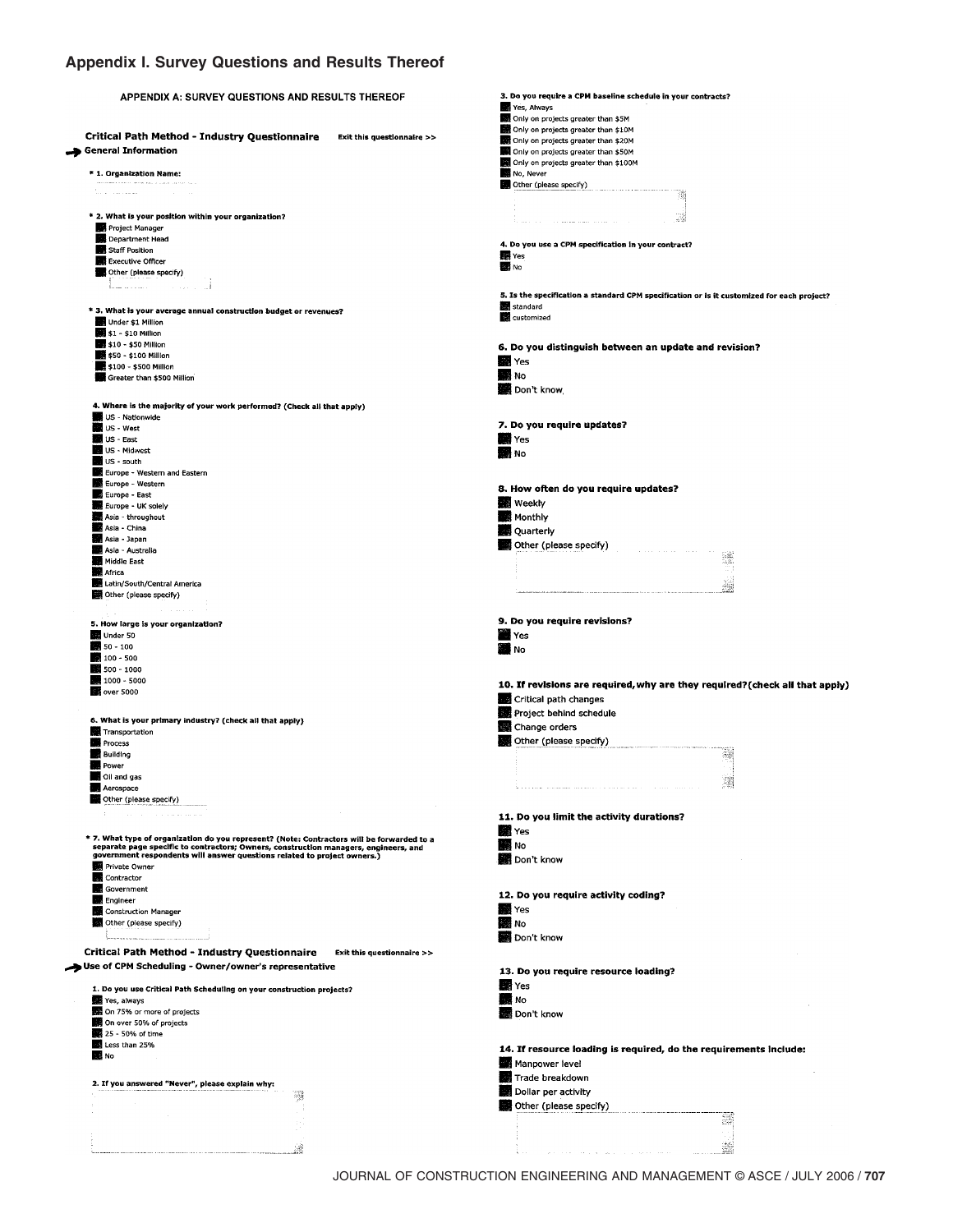| 15. Do you require electronic file copies of the schedule to be submitted?                                                                                                                                                                                                                   | 3. Do you require a CPM baseline schedule in your contracts?<br>Yes, Always                                      |
|----------------------------------------------------------------------------------------------------------------------------------------------------------------------------------------------------------------------------------------------------------------------------------------------|------------------------------------------------------------------------------------------------------------------|
| <b>MM</b> Yes                                                                                                                                                                                                                                                                                | Only on projects greater than \$5M                                                                               |
| <b>M</b> No                                                                                                                                                                                                                                                                                  | Only on projects greater than \$10M                                                                              |
| Don't know                                                                                                                                                                                                                                                                                   | Only on projects greater than \$20M                                                                              |
|                                                                                                                                                                                                                                                                                              | Only on projects greater than \$50M                                                                              |
|                                                                                                                                                                                                                                                                                              | Only on projects greater than \$100M                                                                             |
| 16. What computer software do you specify?                                                                                                                                                                                                                                                   | No, Never                                                                                                        |
| <b>B</b> Primavera                                                                                                                                                                                                                                                                           | Other (please specify)                                                                                           |
| <b>MS Project</b>                                                                                                                                                                                                                                                                            |                                                                                                                  |
| SureTrak                                                                                                                                                                                                                                                                                     |                                                                                                                  |
| Artemis                                                                                                                                                                                                                                                                                      |                                                                                                                  |
| Left up to contractor                                                                                                                                                                                                                                                                        | 4. Do you use a CPM specification in your contract?                                                              |
| Or equal                                                                                                                                                                                                                                                                                     | Yes                                                                                                              |
| Other (please specify)                                                                                                                                                                                                                                                                       | No.                                                                                                              |
|                                                                                                                                                                                                                                                                                              |                                                                                                                  |
|                                                                                                                                                                                                                                                                                              | 5. Is the specification a standard CPM specification or is it customized for each project?<br>standard           |
| 17. Do you require a risk assessment to be performed on the schedules?                                                                                                                                                                                                                       | customized                                                                                                       |
| <b>N</b> Yes                                                                                                                                                                                                                                                                                 |                                                                                                                  |
| 图 No                                                                                                                                                                                                                                                                                         | Critical Path Method - Industry Questionnaire<br>Exit this questionnaire >>                                      |
| Don't know                                                                                                                                                                                                                                                                                   | Use of CPM Scheduling - Contractors                                                                              |
|                                                                                                                                                                                                                                                                                              | 1. Do you find that the contracts now contain a specification requiring CPM scheduling?                          |
| 18. In what format is the CPM required?                                                                                                                                                                                                                                                      | Yes, always                                                                                                      |
| Arrow Diagramming Method                                                                                                                                                                                                                                                                     | Yes, most of the time                                                                                            |
| Precedence Diagramming Method                                                                                                                                                                                                                                                                | Yes, Always                                                                                                      |
| <b>BE</b> PERT                                                                                                                                                                                                                                                                               | Only on projects greater than \$5M                                                                               |
| <b>S</b> GERT                                                                                                                                                                                                                                                                                | Only on projects greater than \$10M<br>Only on projects greater than \$20M                                       |
| Critical Chain                                                                                                                                                                                                                                                                               | Only on projects greater than \$50M                                                                              |
| 翻 Don't Know                                                                                                                                                                                                                                                                                 | Only on projects greater than \$100M                                                                             |
|                                                                                                                                                                                                                                                                                              | No, Never                                                                                                        |
| No Requirement                                                                                                                                                                                                                                                                               | <b>Rarely</b>                                                                                                    |
| Other (please specify)                                                                                                                                                                                                                                                                       | Never                                                                                                            |
|                                                                                                                                                                                                                                                                                              | Other (please specify)                                                                                           |
|                                                                                                                                                                                                                                                                                              | .<br>Urbania indiana ang kalendaryo                                                                              |
| 19. What are the Advantages and Disadvantages of the format you use:                                                                                                                                                                                                                         | 2. If not required, do you still prepare a CPM on your project?                                                  |
| 纝                                                                                                                                                                                                                                                                                            | Yes, Always                                                                                                      |
| 34                                                                                                                                                                                                                                                                                           | Only on projects greater than \$5M                                                                               |
|                                                                                                                                                                                                                                                                                              | Only on projects greater than \$10M                                                                              |
|                                                                                                                                                                                                                                                                                              | Only on projects greater than \$20M                                                                              |
|                                                                                                                                                                                                                                                                                              | Only on projects greater than \$50M                                                                              |
|                                                                                                                                                                                                                                                                                              | Only on projects greater than \$100M                                                                             |
|                                                                                                                                                                                                                                                                                              | No, Never                                                                                                        |
|                                                                                                                                                                                                                                                                                              | Other (please specify)<br>W                                                                                      |
| 20. Do you use any other scheduling techniques? (Check all that apply)                                                                                                                                                                                                                       |                                                                                                                  |
| Program Evaluation and Review Techniques                                                                                                                                                                                                                                                     | 놼                                                                                                                |
| 4D Planning                                                                                                                                                                                                                                                                                  |                                                                                                                  |
| Line of Balance (LOB)                                                                                                                                                                                                                                                                        | 3. What are the major areas of CPM application in your organization?                                             |
|                                                                                                                                                                                                                                                                                              | Design Development (Conceptualization, feasibility, etc.)                                                        |
| Linear Balance Charts (Vertical Production Methods)                                                                                                                                                                                                                                          | Estimating and Bidding                                                                                           |
| Free Hand Bar Chart (Not based on logic diagram)                                                                                                                                                                                                                                             | Detailed planning of work PRIOR to start of construction<br>Periodic control of work after start of construction |
| Other (please specify and explain)                                                                                                                                                                                                                                                           | Operation and Maintenance of projects                                                                            |
| R                                                                                                                                                                                                                                                                                            | Change management and claims analysis                                                                            |
|                                                                                                                                                                                                                                                                                              | Other (please specify)                                                                                           |
|                                                                                                                                                                                                                                                                                              |                                                                                                                  |
|                                                                                                                                                                                                                                                                                              |                                                                                                                  |
|                                                                                                                                                                                                                                                                                              |                                                                                                                  |
| 21. What are the Advantages and Disadvantages of the method you use:<br>灢                                                                                                                                                                                                                    | 4. If you use CPM for periodic control of the work during construction, for what tasks dc                        |
|                                                                                                                                                                                                                                                                                              | you use CPM?                                                                                                     |
|                                                                                                                                                                                                                                                                                              | Coordination of own trades                                                                                       |
|                                                                                                                                                                                                                                                                                              | Tracking shop drawings and submittals                                                                            |
|                                                                                                                                                                                                                                                                                              | Tracking costs                                                                                                   |
|                                                                                                                                                                                                                                                                                              | Schedule impact analysis and trackign changes                                                                    |
|                                                                                                                                                                                                                                                                                              | Calculating payment requests for work performed                                                                  |
|                                                                                                                                                                                                                                                                                              | Developing a look ahead schedule                                                                                 |
|                                                                                                                                                                                                                                                                                              | Coordination of Subcontractors                                                                                   |
| Critical Path Method - Industry Questionnaire<br>Exit this questionnaire >>                                                                                                                                                                                                                  | Other (please specify)                                                                                           |
|                                                                                                                                                                                                                                                                                              |                                                                                                                  |
|                                                                                                                                                                                                                                                                                              |                                                                                                                  |
|                                                                                                                                                                                                                                                                                              |                                                                                                                  |
|                                                                                                                                                                                                                                                                                              | 5. How often do you make decisions based on CPM information?                                                     |
|                                                                                                                                                                                                                                                                                              | Frequently                                                                                                       |
|                                                                                                                                                                                                                                                                                              | Moderate Frequency                                                                                               |
|                                                                                                                                                                                                                                                                                              | Infrequently                                                                                                     |
| Less than 25%                                                                                                                                                                                                                                                                                | <b>Never</b>                                                                                                     |
|                                                                                                                                                                                                                                                                                              | Comments                                                                                                         |
|                                                                                                                                                                                                                                                                                              |                                                                                                                  |
|                                                                                                                                                                                                                                                                                              |                                                                                                                  |
|                                                                                                                                                                                                                                                                                              |                                                                                                                  |
| Use of CPM Scheduling - Owner/owner's representative<br>1. Do you use Critical Path Scheduling on your construction projects?<br>Yes, always<br>On 75% or more of projects<br>On over 50% of projects<br>25 - 50% of time<br><b>NO</b> No<br>2. If you answered "Never", please explain why: |                                                                                                                  |
|                                                                                                                                                                                                                                                                                              | 6. Do you maintain a separate schedule to maintain the work in addition to the contract<br>specified schedule?   |
|                                                                                                                                                                                                                                                                                              | <b>WE</b> Yes                                                                                                    |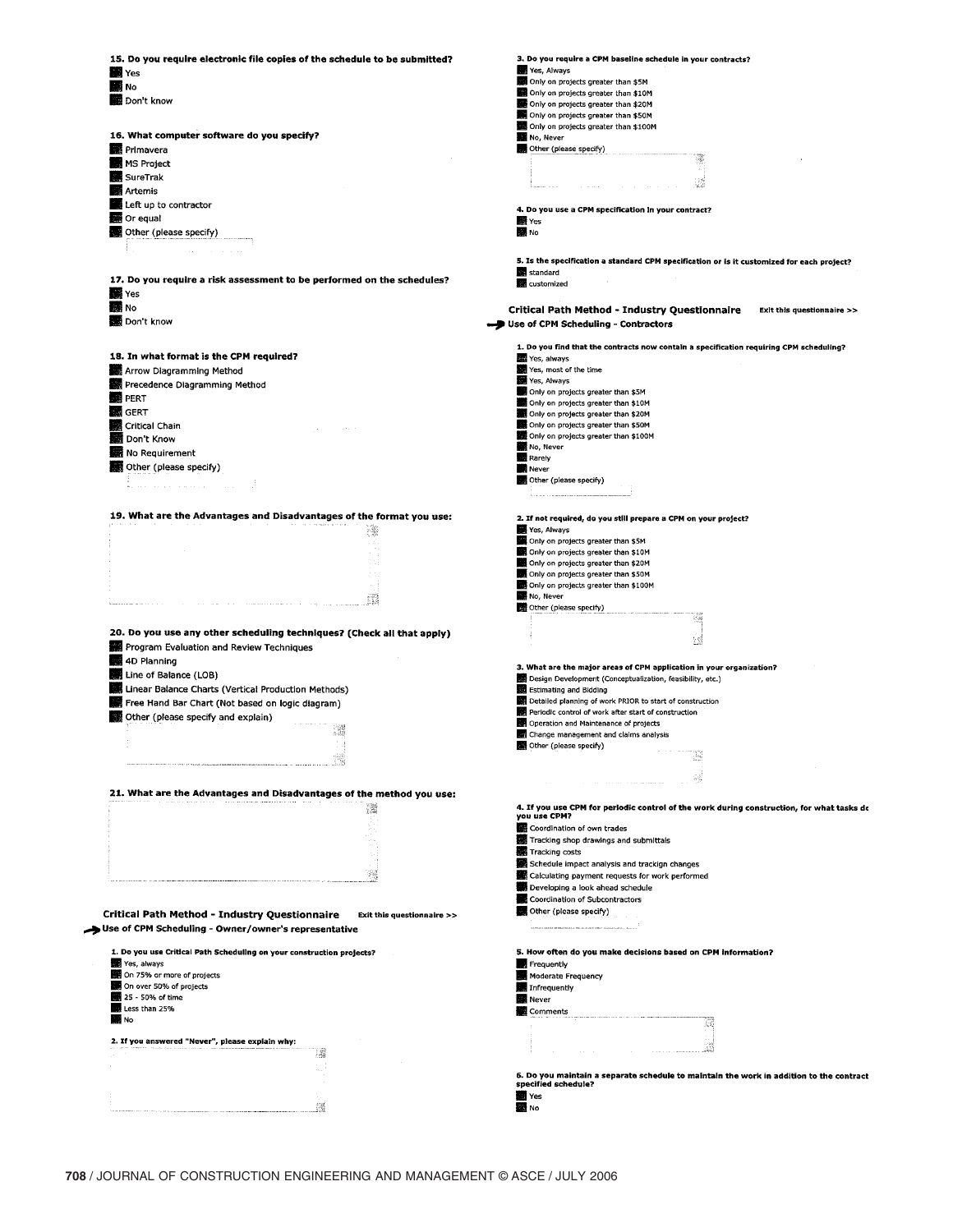| Depends on situation (explain)                                                            | 14. What has been your degree of success in achieving the benefits of CPM?                    |
|-------------------------------------------------------------------------------------------|-----------------------------------------------------------------------------------------------|
|                                                                                           | Very Successful                                                                               |
|                                                                                           | Moderately Successful                                                                         |
|                                                                                           |                                                                                               |
|                                                                                           | Unsuccessful                                                                                  |
| 7. What software do you prefer and use if given an option?                                | Undecided                                                                                     |
| <b>图 Primavera</b>                                                                        | Comments                                                                                      |
| SureTrak                                                                                  |                                                                                               |
| <b>MS Project</b>                                                                         |                                                                                               |
| Artemis                                                                                   |                                                                                               |
| Other (please specify)                                                                    |                                                                                               |
|                                                                                           |                                                                                               |
| المستحقق والمتهم المعادية المعادية والمتحدث                                               | <b>Critical Path Method - Industry Questionnaire</b><br>Exit this questionnaire >>            |
|                                                                                           |                                                                                               |
| 8. Do you find manpower loading useful and do you use it for CPM?                         | <b>Personnel</b>                                                                              |
| <b>Res</b> Yes                                                                            |                                                                                               |
| No.                                                                                       | 1. Does your organization have an overall manager of planning and scheduling?<br>Yes          |
| Don't know                                                                                | <b>NO</b> No                                                                                  |
| Depends (please specify)                                                                  |                                                                                               |
|                                                                                           |                                                                                               |
|                                                                                           | 2. Do you have a dedicated person responsible for planning and scheduling on each<br>project? |
|                                                                                           | <b>N</b> Yes                                                                                  |
|                                                                                           | <b>MA</b> No                                                                                  |
|                                                                                           |                                                                                               |
| 9. Do you find cost loading useful and do you use it for CPM?                             |                                                                                               |
|                                                                                           | 3. What is the background of personnel performing planning and scheduling?                    |
| <b>Kill</b> Yes                                                                           | Engineer<br>Technician                                                                        |
| <b>BRI</b> No                                                                             | Project Management                                                                            |
| Don't know                                                                                | Site Engineer                                                                                 |
| Depends (please specify)                                                                  | Dedicated Scheduler                                                                           |
|                                                                                           | Contractor Foreman                                                                            |
|                                                                                           | Other (please specify)                                                                        |
|                                                                                           |                                                                                               |
| 10. What are the benefits obtained from using CPM? (Choose all that apply)                |                                                                                               |
| Improved scheduling                                                                       | 4. What credentials do you require of someone performing planning and scheduling?             |
| Improved estimating/bidding                                                               | Undergraduate University Degree                                                               |
| Reduces delays                                                                            | <b>S</b> Undergraduate University degree in Construction Mgt                                  |
|                                                                                           | Graduate University Degree                                                                    |
| Time savings                                                                              | Graduate Degree in Construction Management                                                    |
| Helpis train future project managers                                                      | Other Scheduling Training/Coursework                                                          |
| Minimizes disputes between contractor and owner                                           | On-job training                                                                               |
| Positive psychological effect on employees                                                | no training/credentials required                                                              |
| Increase control over risk and uncertainty                                                | Other (please specify)                                                                        |
| Faster response to problems                                                               |                                                                                               |
| Improved communication among the workforce                                                |                                                                                               |
|                                                                                           |                                                                                               |
| Cost savings                                                                              |                                                                                               |
|                                                                                           | 5. With respect to your specific project personnel responsible for CPM scheduling do they:    |
| Improved understanding of the project                                                     |                                                                                               |
| Improved project control after work starts                                                | Sole duty is CPM scheduling including periodic updating                                       |
| Improved planning before work starts                                                      | Does multiple tasks in addition to the CPM schedule                                           |
| Other (please specify)                                                                    |                                                                                               |
|                                                                                           | 6. Is your CPM scheduling performed by:                                                       |
|                                                                                           | In-house personnel                                                                            |
|                                                                                           | Outside consultant                                                                            |
|                                                                                           | Combination of in-house and consultants                                                       |
|                                                                                           |                                                                                               |
| 11. What are the disadvantages of CPM? (Choose all that apply).                           |                                                                                               |
|                                                                                           | Critical Path Method - Industry Questionnaire<br>Exit this questionnaire >>                   |
| Not responsive to the needs of top management                                             | <b>CPM Standards</b>                                                                          |
| Logic abuses                                                                              |                                                                                               |
| Requires excessive work to implement                                                      | 1. For which reasons do you use CPM (check all that apply):                                   |
| Not responsive to the needs of field personnel                                            | It is a beneficial planning tool that makes projects more efficient and cost effective        |
| No major disadvantages                                                                    | Contract Requirement                                                                          |
| Costs too much                                                                            | Change Management                                                                             |
| Requires too much dependancy on specialists                                               | Claims, after the fact                                                                        |
|                                                                                           | Other (please specify)                                                                        |
| Other (please specify)                                                                    |                                                                                               |
|                                                                                           |                                                                                               |
|                                                                                           | 2. With regard to the primary uses of CPM Scheduling (check all that apply):                  |
|                                                                                           | Projects where CPM is used cost less                                                          |
|                                                                                           | Projects where effective CPM has been used regularly have reduced claims                      |
|                                                                                           | CPM schedule aids assessment of risk                                                          |
| 12. On average, what is the cost of CPM application as a percentage of total project      | CPM scheduling costs too much and is a burden on staff                                        |
| (construction) cost?                                                                      | CPM scheudling is only performed to meet a contract requirement                               |
| ■ 0 - 0.25%                                                                               | CPM schedules are only helpful in a claim presentation                                        |
| $0.26 - 0.50%$                                                                            | Other (please specify)                                                                        |
|                                                                                           |                                                                                               |
| 28 0.51 - 0.75%                                                                           |                                                                                               |
| 38 0.76 - 1.00%                                                                           |                                                                                               |
| Over 1%                                                                                   | 3. Does Senior Management (above project level) review and use the Informaiton                |
| Other (please specify)                                                                    | provided in the CPM schedule?                                                                 |
|                                                                                           | <b>N</b> Yes                                                                                  |
|                                                                                           | <b>NO</b> No                                                                                  |
|                                                                                           | Don't Know                                                                                    |
|                                                                                           |                                                                                               |
| 13. Do you believe there is an economic benefit to using CPM (that the benefits outweight | 4. Are you familiar with the Project Management Institute (PMI) Body of Knowledge             |
| the costs)?                                                                               | (PMBOK)?                                                                                      |
| <b>Second</b> Yes                                                                         | Yes                                                                                           |
| ■No                                                                                       | <b>NO</b> No                                                                                  |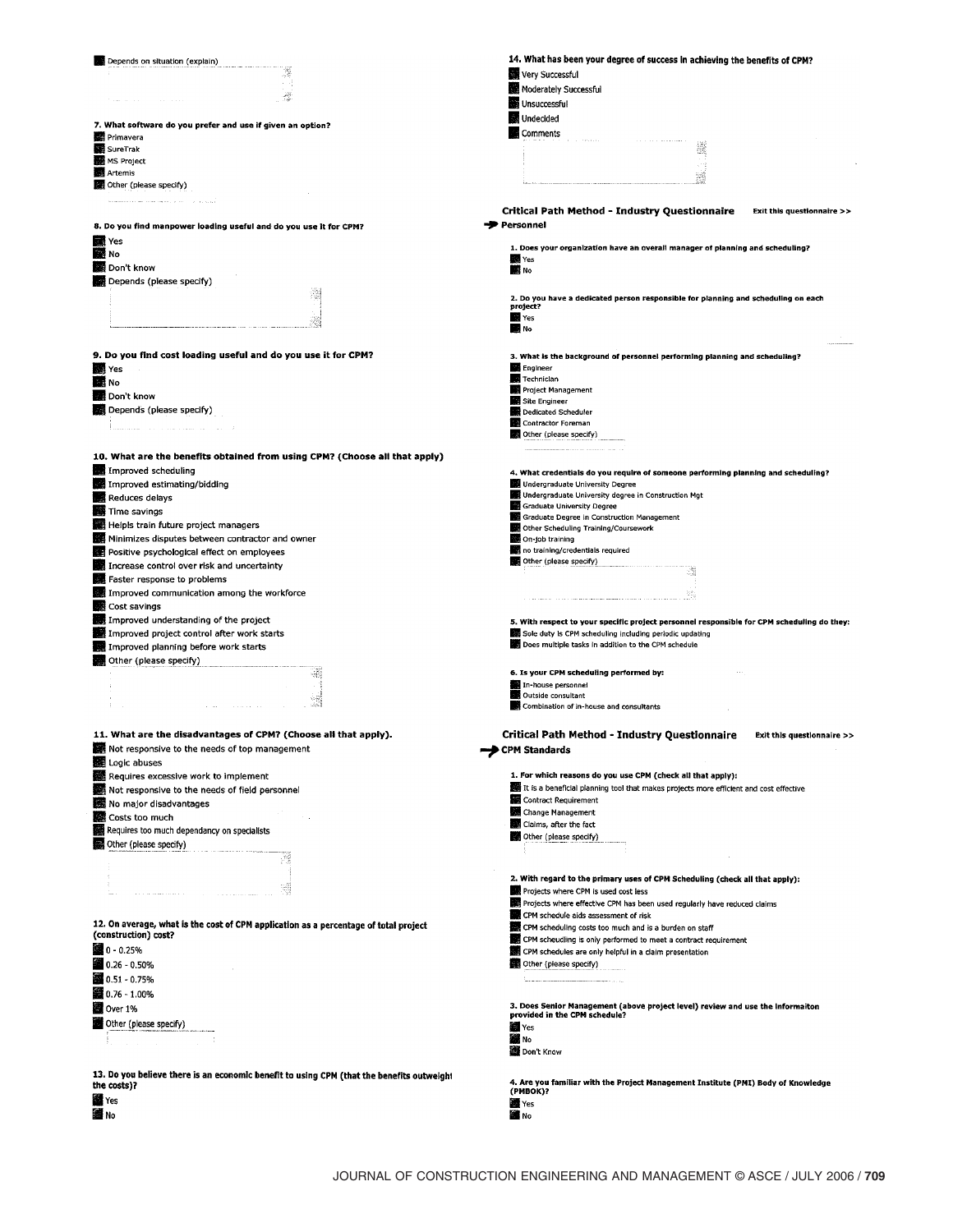| 5. Are you familiar with the Time Management Guildelines within PMBOK?                                                         | Time Impact Analysis                                                                                                                                                   |
|--------------------------------------------------------------------------------------------------------------------------------|------------------------------------------------------------------------------------------------------------------------------------------------------------------------|
| <b>Yes</b>                                                                                                                     | Other (please specify)                                                                                                                                                 |
| <b>EN</b> No                                                                                                                   | Paramanan at                                                                                                                                                           |
|                                                                                                                                |                                                                                                                                                                        |
|                                                                                                                                | 5. Do you believe the usage of CPM is essential in delay claims?                                                                                                       |
| 6. Do you train personnel in your firm to be familiar with PMBOK time management                                               | Yes                                                                                                                                                                    |
| guidelines?                                                                                                                    | Mo <sub>No</sub>                                                                                                                                                       |
| ■ Yes                                                                                                                          |                                                                                                                                                                        |
| 圖 No                                                                                                                           |                                                                                                                                                                        |
|                                                                                                                                | Critical Path Method - Industry Questionnaire                                                                                                                          |
|                                                                                                                                | Exit this questionnaire >>                                                                                                                                             |
| 7. Do you attempt to assure that your CPM schedule and process conforms to the PMBOK                                           | Risk Management                                                                                                                                                        |
| time management guidelines?                                                                                                    |                                                                                                                                                                        |
| <b>Yes</b>                                                                                                                     | 1. Do you have a company-wide risk management program?                                                                                                                 |
| <b>B</b> No                                                                                                                    | Yes                                                                                                                                                                    |
|                                                                                                                                | <b>B</b> No                                                                                                                                                            |
|                                                                                                                                |                                                                                                                                                                        |
| 8. Are you familiar with PMI's College of Scheduling?                                                                          |                                                                                                                                                                        |
| <b>T</b> Yes                                                                                                                   | 2. Do you have a Risk Management Officer?                                                                                                                              |
| <b>THE NO</b>                                                                                                                  | Yes                                                                                                                                                                    |
|                                                                                                                                | E No                                                                                                                                                                   |
|                                                                                                                                |                                                                                                                                                                        |
| 9. Are you familiar with AACE's National Committee on Planning and Scheduling?                                                 | 3. Do you have a Project Risk Management Program?                                                                                                                      |
| Yes                                                                                                                            | Yes                                                                                                                                                                    |
| <b>NO</b> No                                                                                                                   |                                                                                                                                                                        |
|                                                                                                                                | <b>No</b> No                                                                                                                                                           |
| 10. Do you believe standards should be defined for the area of CPM scheduling?                                                 |                                                                                                                                                                        |
| Yes                                                                                                                            | 4. Do you perform project risk management assessments?                                                                                                                 |
|                                                                                                                                | <b>Yes</b>                                                                                                                                                             |
| <b>NO</b> No                                                                                                                   | 圖 No                                                                                                                                                                   |
|                                                                                                                                |                                                                                                                                                                        |
|                                                                                                                                |                                                                                                                                                                        |
| 11. What entity should evelop these standards?                                                                                 | 5. Do you believe that risk management assessments save money in overall project_?                                                                                     |
| <b>B</b> ANSI                                                                                                                  | ∰ yes                                                                                                                                                                  |
| <b>N</b> AACE                                                                                                                  | <b>NO</b> No                                                                                                                                                           |
| <b>DE PMI</b>                                                                                                                  |                                                                                                                                                                        |
| Government                                                                                                                     |                                                                                                                                                                        |
| Don't Know                                                                                                                     | 6. How much money do you believe is saved on a project when risk assessments are                                                                                       |
| Other (please specify)                                                                                                         | performed?                                                                                                                                                             |
|                                                                                                                                | ■ 0%                                                                                                                                                                   |
|                                                                                                                                | ■1-2%                                                                                                                                                                  |
|                                                                                                                                | ■ 3 - 5%                                                                                                                                                               |
| 12. Do you believe that people performing CPM scheduling should be certified?                                                  | 6 - 10%                                                                                                                                                                |
| <b>To Yes</b>                                                                                                                  | 11 - 15%                                                                                                                                                               |
| <b>NO</b> No                                                                                                                   | 16 - 20%                                                                                                                                                               |
|                                                                                                                                | over 20%                                                                                                                                                               |
|                                                                                                                                |                                                                                                                                                                        |
| 13. Do you believe certification would improve the industry?                                                                   |                                                                                                                                                                        |
| 幽 Yes                                                                                                                          | 7. How are risk assessments performed?                                                                                                                                 |
| <b>NO</b> No                                                                                                                   | In-house project team personnel                                                                                                                                        |
|                                                                                                                                | In-house project team and other company personnel                                                                                                                      |
|                                                                                                                                | Outside consultants                                                                                                                                                    |
| 14. Do you believe Best Practices guidelines should be developed that could be made                                            | In-house personnel and outside consultant team                                                                                                                         |
| available to owners/contractors?                                                                                               | Other (please specify)                                                                                                                                                 |
| Yes                                                                                                                            | a construction and an account of a                                                                                                                                     |
| <b>NO</b> No                                                                                                                   |                                                                                                                                                                        |
|                                                                                                                                |                                                                                                                                                                        |
|                                                                                                                                |                                                                                                                                                                        |
| 15. Do you believe University Curriculum should use the PMBOK as a guide to what should<br>be taught regarding CPM scheduling? | 8. Do you use simulation in risk assessment                                                                                                                            |
| <b>Second</b> Yes                                                                                                              | <b>SH</b> Yes                                                                                                                                                          |
|                                                                                                                                | 圖 No                                                                                                                                                                   |
| <b>NO</b> No                                                                                                                   |                                                                                                                                                                        |
|                                                                                                                                |                                                                                                                                                                        |
| 16. Have you ever reviewed University Curriculum to see what is being taught regarding                                         | 9. Do you perform periodic risk assessment updates throughout the project?                                                                                             |
| CPM scheduling?                                                                                                                | <b>N</b> Yes                                                                                                                                                           |
| <b>NE</b> Yes                                                                                                                  | <b>NO</b> No                                                                                                                                                           |
| <b>NO</b>                                                                                                                      |                                                                                                                                                                        |
| Which Institution?                                                                                                             |                                                                                                                                                                        |
|                                                                                                                                | 10. How often are the periodic risk assessments?                                                                                                                       |
|                                                                                                                                | <b>M</b> Monthly                                                                                                                                                       |
|                                                                                                                                |                                                                                                                                                                        |
| 17. Do you believe that it is important that CPM scheduling is consistent in the curriculum                                    | Bi-monthly                                                                                                                                                             |
| across universities?                                                                                                           | Quarterly                                                                                                                                                              |
| <b>Yes</b>                                                                                                                     | Other (please specify)                                                                                                                                                 |
| E No                                                                                                                           | ¥                                                                                                                                                                      |
|                                                                                                                                |                                                                                                                                                                        |
|                                                                                                                                |                                                                                                                                                                        |
| Critical Path Method - Industry Questionnaire<br>Exit this questionnaire >>                                                    | 躚                                                                                                                                                                      |
| Claims Avoidance and Usage of CPM                                                                                              |                                                                                                                                                                        |
|                                                                                                                                | 11. Additional Comments on Risk Management:                                                                                                                            |
|                                                                                                                                |                                                                                                                                                                        |
| 1. Does the use of CPM schedule minimize claims in your projects?                                                              | 졌                                                                                                                                                                      |
| <b>SEE</b> Yes                                                                                                                 |                                                                                                                                                                        |
| 图 No                                                                                                                           |                                                                                                                                                                        |
|                                                                                                                                |                                                                                                                                                                        |
| 2. Do you use CPM scheduling in claims resolution?                                                                             |                                                                                                                                                                        |
| <b>SE Yes</b>                                                                                                                  | đ                                                                                                                                                                      |
| <b>BEE</b> No                                                                                                                  |                                                                                                                                                                        |
|                                                                                                                                | <b>Critical Path Method - Industry Questionnaire</b><br>Exit this questionnaire >>                                                                                     |
|                                                                                                                                | Thank You and Final Comments                                                                                                                                           |
| 3. Do you use existing CPM schedules that were used during the project or do you                                               |                                                                                                                                                                        |
| redevelop a schedule for the claim?                                                                                            | 1. Thank you very much for taking the time out of your busy schedule to help with this                                                                                 |
| Existing                                                                                                                       | research.                                                                                                                                                              |
| New Development for Claims                                                                                                     |                                                                                                                                                                        |
|                                                                                                                                | If you would like to learn the results of this research, please leave your contact<br>information in the box below. You may also use this box to share any thoughts or |
|                                                                                                                                | comments on CPM scheduling that were not covered within the survey.                                                                                                    |
| 4. What methods of CPM Scheduling Analysis do you use in claims (check all that apply):                                        | -a                                                                                                                                                                     |
| As-Built                                                                                                                       | $\sigma_{\rm in}$                                                                                                                                                      |
| As-Impacted                                                                                                                    |                                                                                                                                                                        |
|                                                                                                                                | $\sim$                                                                                                                                                                 |
|                                                                                                                                |                                                                                                                                                                        |
| Contemporaneous                                                                                                                |                                                                                                                                                                        |
| <b>Window Analysis</b><br>Collapsed As-Built                                                                                   | 13<br>and a series                                                                                                                                                     |